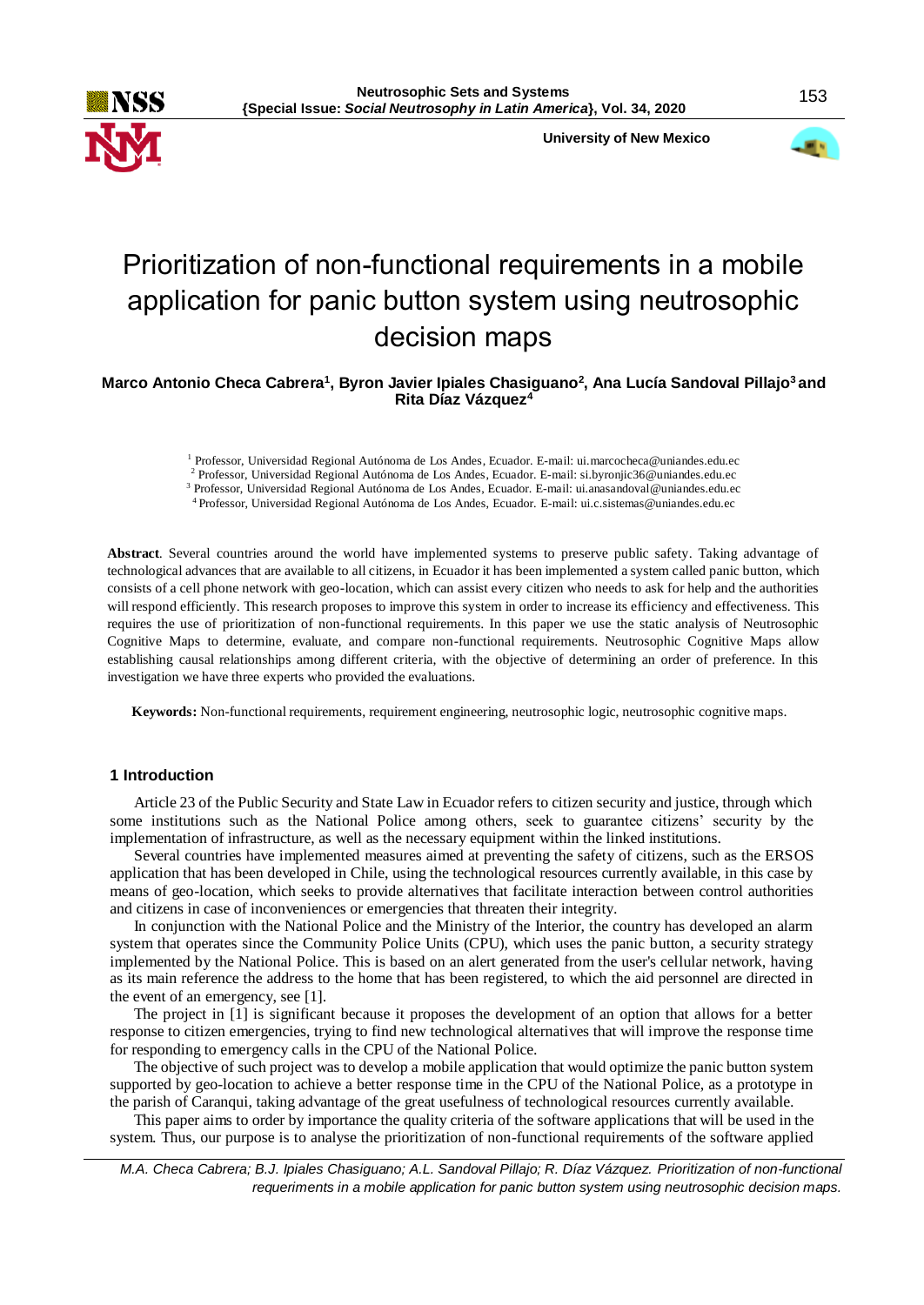#### Neutrosophic Sets and Systems {Special Issue: *Social Neutrosophy in Latin America*}, Vol. 34, 2020 154

in the cell-phone applications and computer servers.

In order to determine the prioritization of non-functional requirements to implement such a system, the Neutrosophic Cognitive Maps technique is used, see [2]. Non-functional requirement (NFR) refers to global properties and frequently to quality of functional requirements. This is an important and complex part of the requirement engineering process. It is essential for studying the quality of software, and constitutes a critical problem; see [3-10]. Non-functional requirements are difficult to evaluate, particularly because they are subjective, relative and interdependent.

To analyze NFR, uncertainty arises, making desirable to compute with qualitative information. In software development projects analyst must identify and specify relationships between NFR. Current approaches differentiate three types of relationships: negative (-), positive (+) or null (no contribution). The opportunity to evaluate NFR depends on the type of these relationships. Softgoal Interdependency Graphs ([6]) is a technique used for modeling non-functional requirements and interdependencies among them. Bendjenna in [3] proposed the use of fuzzy cognitive maps (FCM) relationships among NFRs and the weight of these relationships expressed with fuzzy weights in the range 0 to 1; see [11] [1]for Cognitive Maps and [12][2] for FCM. This model lacks additional techniques for analyzing the resulting FCM.

Neutrosophic logic generalizes fuzzy logic and is based on neutrosophy, see [13-14]. When indeterminacy is introduced in cognitive map it is called Neutrosophic Cognitive Map (NCM), see [2, 15]. NCMs are based on neutrosophic logic to represent uncertainty and indeterminacy in cognitive maps ([11]) extending FCM ([12]). A NCM is a directed graph in which at least one edge is indeterminate and is denoted by dotted lines. To utilize a NCM permits dealing with indeterminacy, making easy the elicitation of interdependencies among NFR.

This paper is divided in the following sections; Section 2 contains the definitions and theories that will be applied to solve the proposed problem. Section 3 consists in the exposition of the results of the problem solution. The last section contains the conclusions.

## **2 Basic Concepts**

This section contains the main definitions of neutrosophic logic, in addition of neutrosophic numbers, neutrosophic cognitive maps and their static indices. All these are theories, methods and techniques that will serve to solve the problem addressed in this article.

**Definition 1.** ([13, 15]) Let X be a universe of discourse. A *Neutrosophic Set* (NS) is characterized by three membership functions,  $u_A(x), r_A(x), v_A(x) : X \to ]-0, 1^+[$ , which satisfy the condition  $0 \le \inf u_A(x) +$  $\inf r_A(x) + \inf v_A(x) \leq \sup u_A(x) + \sup r_A(x) + \sup v_A(x) \leq 3^+$  for all  $x \in X$ .  $u_A(x)$ ,  $r_A(x)$  and  $v_A(x)$  denote the membership functions of truthfulness, indetermination and falseness of x in A, respectively, and their images are standard or non-standard subsets of  $]$ <sup>-</sup>0, 1<sup>+</sup>[.

The *Single-Valued Neutrosophic Set*, which is defined below, was created to apply NS to real problems.

**Definition 2**. ([13, 15]) Let X be a universe of discourse. A *Single-Valued Neutrosophic Set* (SVNS) A on X is an object of the form:

$$
A = \{ \langle x, u_A(x), r_A(x), v_A(x) \rangle : x \in X \}
$$
 (1)

Where  $u_A$ ,  $r_A$ ,  $v_A : X \to [0,1]$ , satisfy the condition  $0 \le u_A(x) + r_A(x) + v_A(x) \le 3$  for all  $x \in X$ .  $u_A(x)$ ,  $r_A(x)$ and  $v_A(x)$  denote the membership functions of truthfulness, indetermination and falseness of x in A, respectively. For convenience a *Single-Valued Neutrosophic Number* (SVNN) will be expressed as A = (a, b, c), where a, b, c  $\in [0,1]$  and satisfies  $0 \le a + b + c \le 3$ .

Neutrosophic Logic (NL), was proposed in 1995 by Florentin Smarandache, and is a generalization of fuzzy logic. According to this theory, a proposition P is characterized by three components; see [13-14][3]:  $NL(P) = (T, I, F)$  (2)

Where component T is the degree of truthfulness, F is the degree of falsity and I is the degree of indetermination. This degree of indeterminacy is proposed for the first time as an independent component.

The results of the static analyses in neutrosophic theory are given in the form of neutrosophic numbers, which are numbers with the algebraic structure  $a+bI$ , where  $I =$  indetermination. The formal definitions of these concepts are given below.

**Definition 3.** Let R be a ring. The *neutrosophic ring*  $\langle R \cup I \rangle$  is also a ring, generated by R and I under the operation of R, where I is a neutrosophic element that satisfies the property  $I^2 = I$ . Given an integer n, then, n+I and nI are neutrosophic elements of  $(R \cup I)$  and in addition  $0 \cdot I = 0$ . Also,  $I^{-1}$ , the inverse of I is not defined.

An example of a neutrosophic ring is  $(\mathbb{R} \cup I)$  generated by  $\mathbb{R}$ .

Other operations on I are the following:

 $I+I = 2I$  and in general  $I+I+...+I = nI$ .

**Definition 4.** A *neutrosophic number* N is defined as a number as follows ([16-18][4]):  $N=d+I$  (3)

Where d is the *determined part* and I is the *indeterminate part* of N.

*M.A. Checa Cabrera; B.J. Ipiales Chasiguano; A.L. Sandoval Pillajo; R. Díaz Vázquez. Prioritization of nonfunctional requeriments in a mobile application for panic button system using neutrosophic decision maps*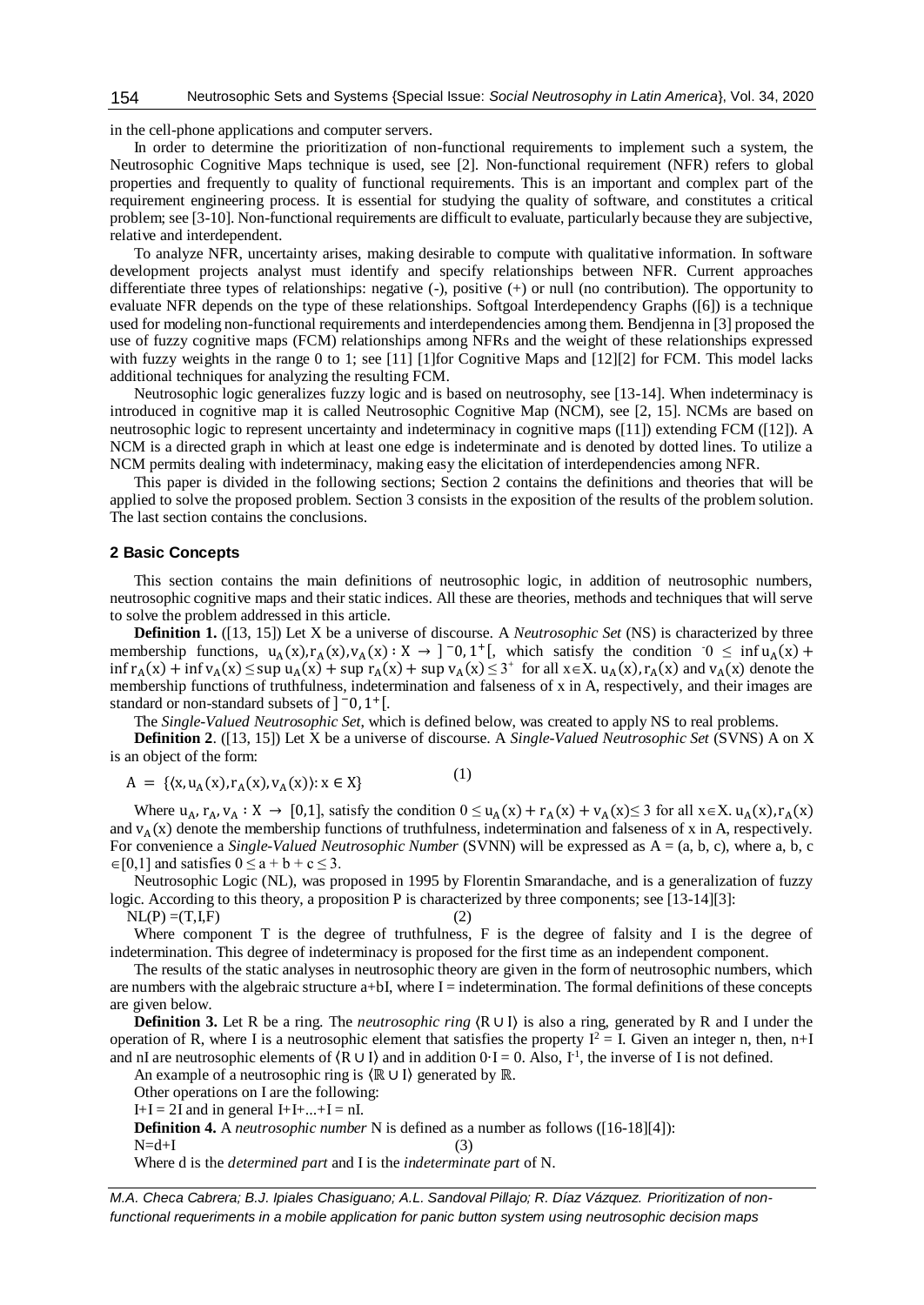155

**Example 1.** N = 4.7+I, has 4.7 as the determined part and I as the indeterminate part, such that if I = [0, 1] then,  $N = [4.7, 5.7]$ .

Let  $N_1 = a_1 + b_1 I$  and  $N_2 = a_2 + b_2 I$  be two neutrosophic numbers, then some operations between them are defined as follows:

- 5.  $N_1 + N_2 = a_1 + a_1 + (b_1 + b_2)$ I (Addition),
- 6.  $N_1 N_2 = a_1 a_1 + (b_1 b_2)$ I (Difference),
- 7.  $N_1 \times N_2 = a_1 a_2 + (a_1 b_2 + b_1 a_2 + b_1 b_2)$ I (Product),
- 8.  $\frac{N_1}{N_2} = \frac{a_1 + b_1 I}{a_2 + b_2 I}$  $\frac{a_1+b_1I}{a_2+b_2I} = \frac{a_1}{a_2}$  $\frac{a_1}{a_2} + \frac{a_2b_1 - a_1b_2}{a_2(a_2+b_2)}$  $rac{a_2b_1 - a_1b_2}{a_2(a_2 + b_2)}$  [ (Division).

A *neutrosophic matrix* is a matrix whose components are elements of 〈R ∪ I〉.

From this, it is possible to generalize the operations between vectors and matrices on R to the ring  $(R ∪ I)$ . An example is the following:

**Example 2.** Given two matrices,  $A = \begin{pmatrix} -1 & 2 & -1 \\ 2 & 1 & 0 \end{pmatrix}$  $\begin{pmatrix} -1 & 2 & -1 \\ 3 & 1 & 0 \end{pmatrix}$  and B =  $\begin{pmatrix} 1 & 0 \\ 0 & 1 \end{pmatrix}$ I 1 5 1 I −2 2 0 3I 4 2  $-\mathbf{I}$  $\vert$ , AB  $=$  $\binom{-6I + 2}{4I}$ 4I  $-1 + 4I$ 3 + I  $-2 - 3I$ 6  $\frac{1}{12+21}$ .

A *neutrosophic graph* is a graph with at least one neutrosophic edge linking two nodes, i.e. an edge where there is indetermination about its connection of two nodes.

A *neutrosophic cognitive map* (NCM) is a neutrosophic graph used to represent causal reasoning.

This is a generalization of cognitive maps and fuzzy cognitive maps, since it includes the possibility of indetermination. See an example in Figure 1, where the connections of nodes  $v_4$  to  $v_2$ ,  $v_5$  to  $v_2$  and  $v_1$  to  $v_5$  are represented by dashed lines, which mean that there is an indeterminacy in these connections.



**Figure 1.** Example of Neutrosophic Cognitive Map.

To build a NCM we have to gather the evaluations of k experts. The *collective adjacency matrix* of the experts is calculated as follows:

 $E = \mu(E_1, E_2, ..., E_k)$  $)$  (4)

Where  $\mu$  is an aggregation operator, usually the arithmetic mean.

*Centrality measures* are calculated as neutrosophic numbers obtained from the adjacency matrix of the NCM. These measures are:

*Outdegree*, denoted by  $od(v_i)$ , is calculated as the sum by rows of the absolute values of a variable in the neutrosophic adjacency matrix. It measures the degree of accumulated force of the existing connections of the variable. See Equation 5:

$$
od(v_i) = \sum |c_{ij}|
$$
 (5)

*Indegree*, denoted by  $id(v_i)$ , is calculated as the sum by columns of the absolute values of a variable in the neutrosophic adjacency matrix. It measures the degree of accumulated force of the variables that arrive at the given variable. See Equation 6:

$$
id(v_i) = \sum |c_{ii}| \tag{6}
$$

The *Total Degree*, which is denoted by  $td(v_i)$ , is calculated by the sum of indegree and outdegree. See Equation 7:

$$
td(v_i) = od(v_i) + id(v_i)
$$
\n(7)

A de-neutrosophication process was proposed by Salmeron and Smarandache ([19]) and can be applied to give a final order. This process provides a range of numbers for centrality using as a base the maximum and mini mum

*M.A. Checa Cabrera; B.J. Ipiales Chasiguano; A.L. Sandoval Pillajo; R. Díaz Vázquez. Prioritization of nonfunctional requeriments in a mobile application for panic button system using neutrosophic decision maps*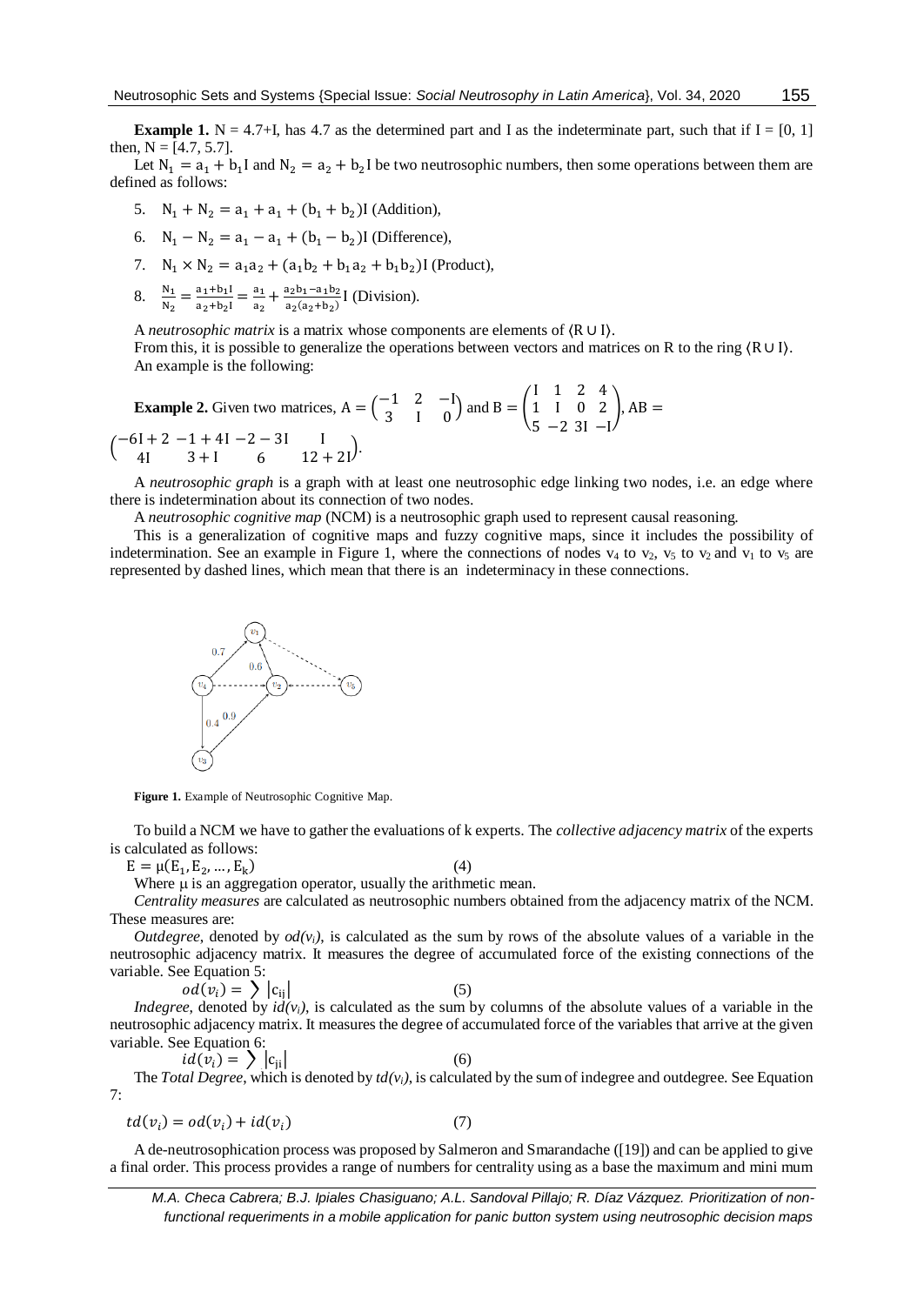values of I =  $[a_1, a_2] \subset [0, 1]$ , based on Equation 8, see [19]:

$$
\lambda([a_1, a_2]) = \frac{a_1 + a_2}{2} \tag{8}
$$

Once the previous numeric value is calculated, an order can be established between  $A = [a_1, a_2]$  and  $B = [b_1, a_2]$  $b<sub>2</sub>$ , as it is shown below:

 $A > B \Leftrightarrow \lambda(A) > \lambda(B)$  (9) In other words, A is preferred over B if and only if  $\lambda(A) > \lambda(B)$ .

#### **3 Results**

This section is devoted to describe the calculus for applying NCM to determine and sort the main attributes to consider in the mobile application for the panic button system. The study is carried out respect to the software application necessary to install in the cell phones, as well as the software of data store in the computer servers. For this end, we begin with the non-functional requirements attributes selected by three experts, which are the following:

A1. Portability,

A<sub>2</sub>. Reliability,

A3. Efficiency,

A4. [Security,](https://en.wikipedia.org/wiki/Security)

A5. Initial and [Life-cycle cost,](https://en.wikipedia.org/wiki/Life-cycle_cost)

A6. [Usability](https://en.wikipedia.org/wiki/Usability) by users' community,

A7. [Stability,](https://en.wikipedia.org/wiki/Stability_Model)

A8. [Extensibility,](https://en.wikipedia.org/wiki/Extensibility) or capacity to incorporate new additives to the system,

A9: [Maintainability,](https://en.wikipedia.org/wiki/Maintainability)

A10: [Response time,](https://en.wikipedia.org/wiki/Response_Time#Data_processing)

A<sub>11</sub>: [Data integrity.](https://en.wikipedia.org/wiki/Data_integrity)

The three experts evaluated the strength of the causal relationships between every pair of attributes using a scale of integers in 0-10. We established this scale because it is more understandable for them, than a continuous scale in [0, 1]. Here, 0 means that there is not any causal relationship, 10 means the strength is total and 5, it is medium. We informed to experts that they can use symbol I to indicate indetermination. Additionally, we asked them to settle on if every relationship is direct or inverse.

These evaluations were processed as follows:

- 1. The strength of the assessed causalities are aggregated over the set of the three experts, using the median, if they are numeric. In case that at least one of experts assesses with symbol I, then I is the final aggregation value and the steps below do not proceed.
- 2. These aggregated evaluations are divided by 10 and it is the numeric strength of the relationships.
- 3. If the majority of the three experts consider the relationship is direct, then, we associate sign + to the obtained strength in step 2, otherwise we associate sign -.

Table 1 contains the calculations obtained by experts' evaluations. Let us note we use the notation  $A_1, A_2, \ldots$ ,  $A_{11}$  to represent the attributes associated with these notations.

| Attribute      | A <sub>1</sub> | A <sub>2</sub> | A <sub>3</sub> | A <sub>4</sub> | A <sub>5</sub> | A <sub>6</sub> | A <sub>7</sub> | As       | A9       | $A_{10}$ | $A_{11}$ |
|----------------|----------------|----------------|----------------|----------------|----------------|----------------|----------------|----------|----------|----------|----------|
| A <sub>1</sub> |                |                | 0.7            |                | $-0.4$         | 0.9            | $-0.3$         | 0.4      | $-0.6$   |          |          |
| A <sub>2</sub> |                | $\Omega$       | 0.1            | 0.8            | $-0.5$         | 0.4            | 0.6            | $\Omega$ | 0        | 0        | 0.8      |
| A <sub>3</sub> |                | 0              | 0              |                | 0.7            | 0.6            |                | 0.6      |          | 0.9      | 0.4      |
| A <sub>4</sub> |                | 0              |                | 0              | 0.3            | 0.4            | 0              | $-0.3$   | $\Omega$ | $-0.2$   | 0.8      |
| A <sub>5</sub> |                | 0              |                | 0              | 0              | 0.5            | 0.6            |          | 0.6      | 0.4      | 0.3      |
| A <sub>6</sub> |                | 0              |                | $_{0}$         | 0              | $\Omega$       | $\theta$       | $\Omega$ | 0        | 0        |          |
| A7             | 0              | 0              | $\theta$       | 0.4            | 0              | 0.5            | 0              | $\Omega$ | $\Omega$ | $-0.3$   |          |
| As             | 0              | $-0.4$         | $\Omega$       | 0              | 0              | 0.6            | $-0.5$         | $\Omega$ | $-0.3$   | $-0.3$   | $-0.3$   |
| A9             | 0              | 0.5            | 0              | 0              | 0              | 0.3            | 0.5            | $\Omega$ | $\Omega$ | $\Omega$ |          |
| $A_{10}$       | 0              | 0.5            | $\theta$       |                | 0              | 0.8            | 0              | $\Omega$ |          |          |          |
| A11            |                | 0              |                |                | 0              | 0.1            | 0              | 0        | 0.3      | 0        |          |

**Table 1:** Obtained aggregated relationships between every pair of attributes.

We supported our calculations by using Octave 4.2.1, see [20]. Table 2 summarizes the results of indegree, outdegree and total degree corresponding to Table 1. Whereas Table 3 contains the interval-valued total degree, the de-neutrosophicated values and order number of the attributes.

*M.A. Checa Cabrera; B.J. Ipiales Chasiguano; A.L. Sandoval Pillajo; R. Díaz Vázquez. Prioritization of nonfunctional requeriments in a mobile application for panic button system using neutrosophic decision maps*

156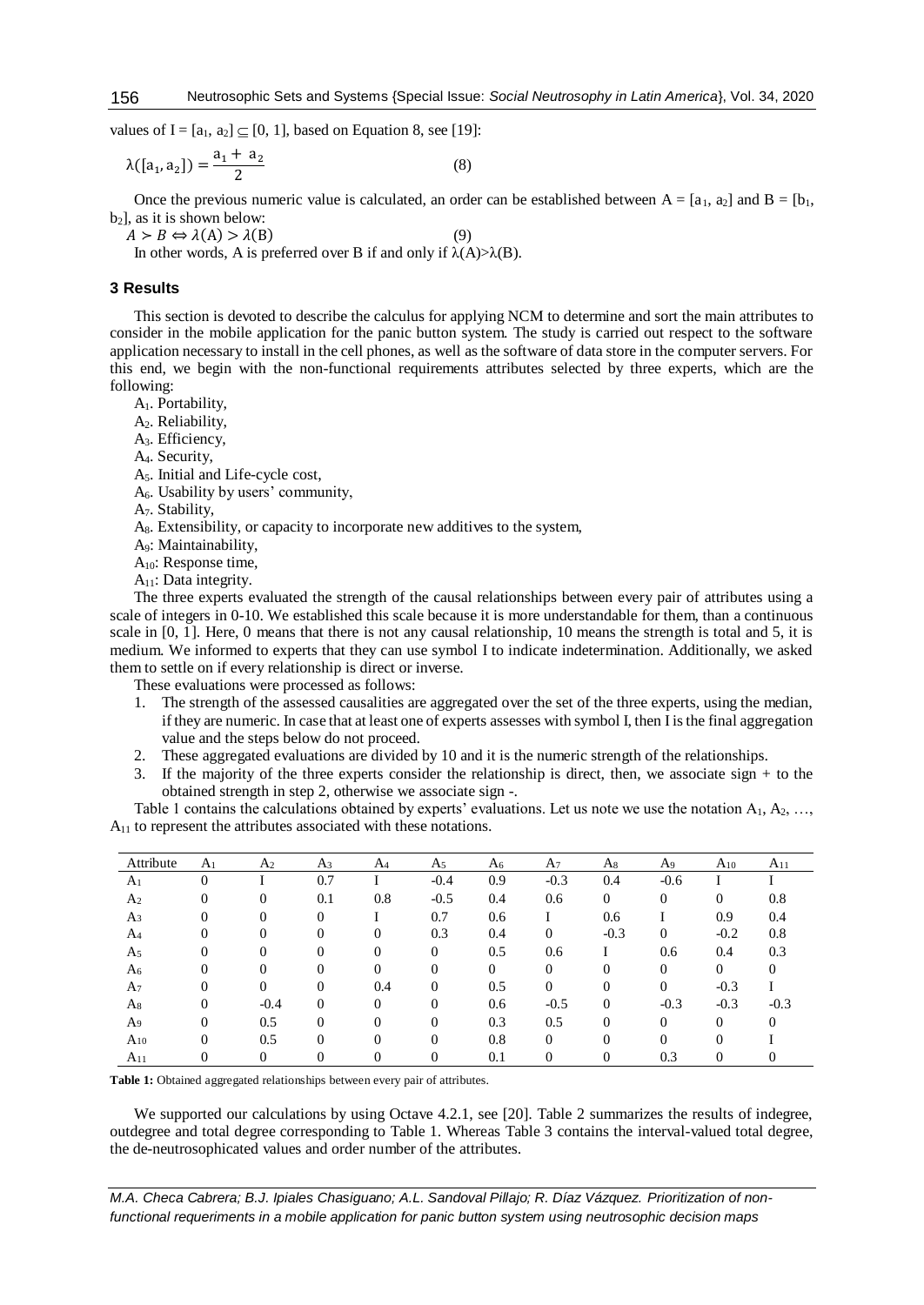| Attribute      | $id(A_i)$  | $od(A_i)$                   | $td(A_i)$  |
|----------------|------------|-----------------------------|------------|
| A <sub>1</sub> | 0          | $3.3 + 4I$                  | $3.3 + 4I$ |
| A <sub>2</sub> | $1.4 + I$  | 3.2                         | $4.6 + I$  |
| A <sub>3</sub> | 0.8        | $3.2 + 3I$                  | $4 + 3I$   |
| $A_4$          | $1.2 + 2I$ | $\mathcal{D}_{\mathcal{L}}$ | $3.2 + 2I$ |
| A $\sim$       | 1.9        | $2.4 + I$                   | $4.3 + I$  |
| A6             | 5.1        | 0                           | 5.1        |
| A $\tau$       | $2.5 + I$  | $1.2 + I$                   | $3.7 + 2I$ |
| As             | $1.3 + I$  | 2.4                         | $3.7 + I$  |
| A9             | $1.8 + I$  | 1.3                         | $3.1 + I$  |
| $A_{10}$       | $2.1 + I$  | $1.3 + I$                   | $3.4 + 2I$ |
| $A_{11}$       | $2.6 + 3I$ | 0.4                         | $3+3I$     |
|                |            |                             |            |

Table 2: Indegree, outdegree, and total degree of the neutrosophic adjacency matrix.

| Attribute      | Interval A <sub>i</sub> | $\lambda(A_i)$ | Order |
|----------------|-------------------------|----------------|-------|
| A <sub>1</sub> | [3.3, 7.3]              | 5.3            | 2     |
| A <sub>2</sub> | [4.6, 5.6]              | 5.1            | 3     |
| A <sub>3</sub> | [4, 7]                  | 5.5            | 1     |
| $A_4$          | [3.2, 5.2]              | 4.2            | 9     |
| A5             | [4.3, 5.3]              | 4.8            | 5     |
| A6             | 5.1                     | 5.1            | 3     |
| $A_7$          | [3.7, 5.7]              | 4.7            | 6     |
| As             | [3.7, 4.7]              | 4.2            | 9     |
| A9             | [3.1, 4.1]              | 3.6            | 11    |
| $A_{10}$       | [3.4, 5.4]              | 4.4            | 8     |
| $A_{11}$       | [3, 6]                  | 4.5            |       |

Table 3: Interval-valued total degree, de-neutrosophicated values and order number of the attributes.

Thus, according to the results in Table 3, we have that the order of the attributes sorted in descended order is the following:

 $A_3 > A_1 > A_2 \sim A_6 > A_5 > A_7 > A_{11} > A_{10} > A_4 \sim A_8 > A_9.$ 

## **Conclusion**

The mobile application for panic button system is a way to guarantee the public security of the Ecuadorian citizens. This paper aimed to study the possibility to improve the quality of its software application. Thus, it is necessary to sort by importance the different attributes of software quality, i.e. the non-functional requirements of the software. We applied the technique of neutrosophic cognitive maps, where three experts assessed the pair-wise causal relationships between eleven attributes. Then, we arrived to the conclusion that "Efficiency" is the most important of the attributes, followed by "Portability", and after there are both, "Reliability" and "Usability by users' community".

#### **References**

- [1] Ipiales-Chasiguano, J. B. (2018). Optimization of the time response for immediate aids with geolocalization technology for panic button system of the communitary police in Ibarra-Prototipo Canton, Caranqui CPU(Optimización del tiempo de respuesta de auxilio inmediato con tecnología de geolocalización para el sistema de botón de pánico de policía comunitaria del cantón Ibarra-Prototipo UPC Caranqui)(In Spanish). Bachelor Thesis, Regional Autonomous University of Los Andes, Ibarra, Ecuador.
- [2] Saleh-Al-Subhi, S. H., Pérez-Pupo, I., García-Vacacela, R., Piñero-Pérez, P. Y. and Leyva-Vázquez, M. Y. (2018). A New Neutrosophic Cognitive Map with Neutrosophic Sets on Connections, Application in Project Management. Neutrosophic Sets and Systems, 22, 63-75.
- [3] Bendjenna, H., Charrel, P.-J. and Zarour, N. E. (2010). Identifying and Modeling Non-Functional Concerns Relationships Journal of Software Engineering & Applications, 3, 820-826.
- [4] Aurum, A. and Wohlin, C. (2005). *Engineering and Managing Software Requirements*. New York: Springer.
- [5] Barriga-Dias, R., Ortiz-Choez, W., Martillo-Alcivar, I. and Ortiz-Aguilar, W. (2017). Neutrosophy for software requirement prioritization. Neutrosophic Sets and Systems, 17, 93-98.
- [6] Betancourt-Vázquez, A., Pérez-Teruel, K. and Leyva-Vázquez, M. (2015). Modeling and analyzing non-functional requirements interdependencies with neutrosofic logic. Neutrosophic Sets and Systems, 9, 44-46.
- [7] Betancourt-Vázquez, A., Pérez-Teruel, K., Ramírez-Domínguez, J. and Leyva-Vázquez, M. (2015). Prioritization of

M.A. Checa Cabrera; B.J. Ipiales Chasiguano; A.L. Sandoval Pillajo; R. Díaz Vázquez. Prioritization of nonfunctional requeriments in a mobile application for panic button system using neutrosophic decision maps